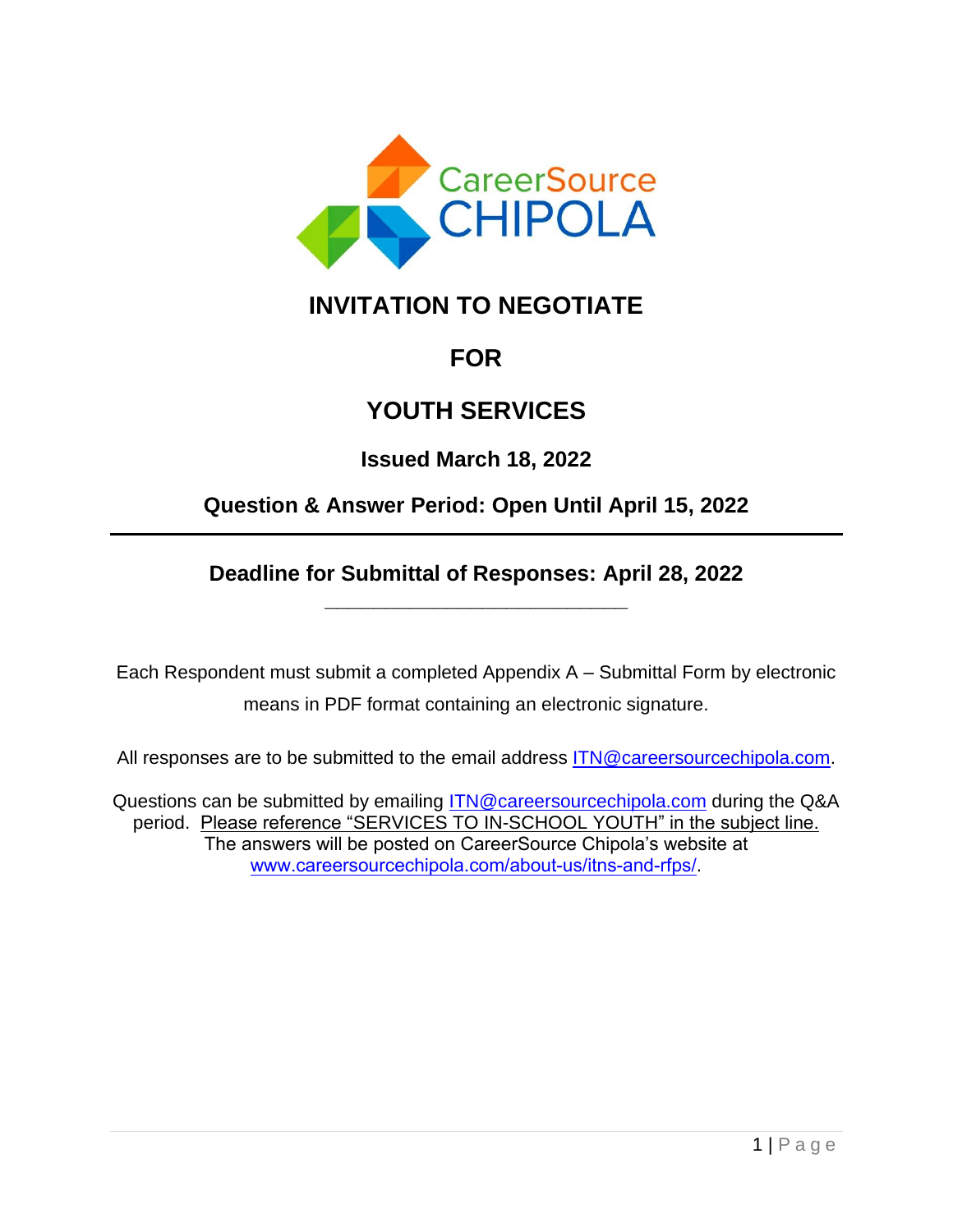(This page intentionally left blank)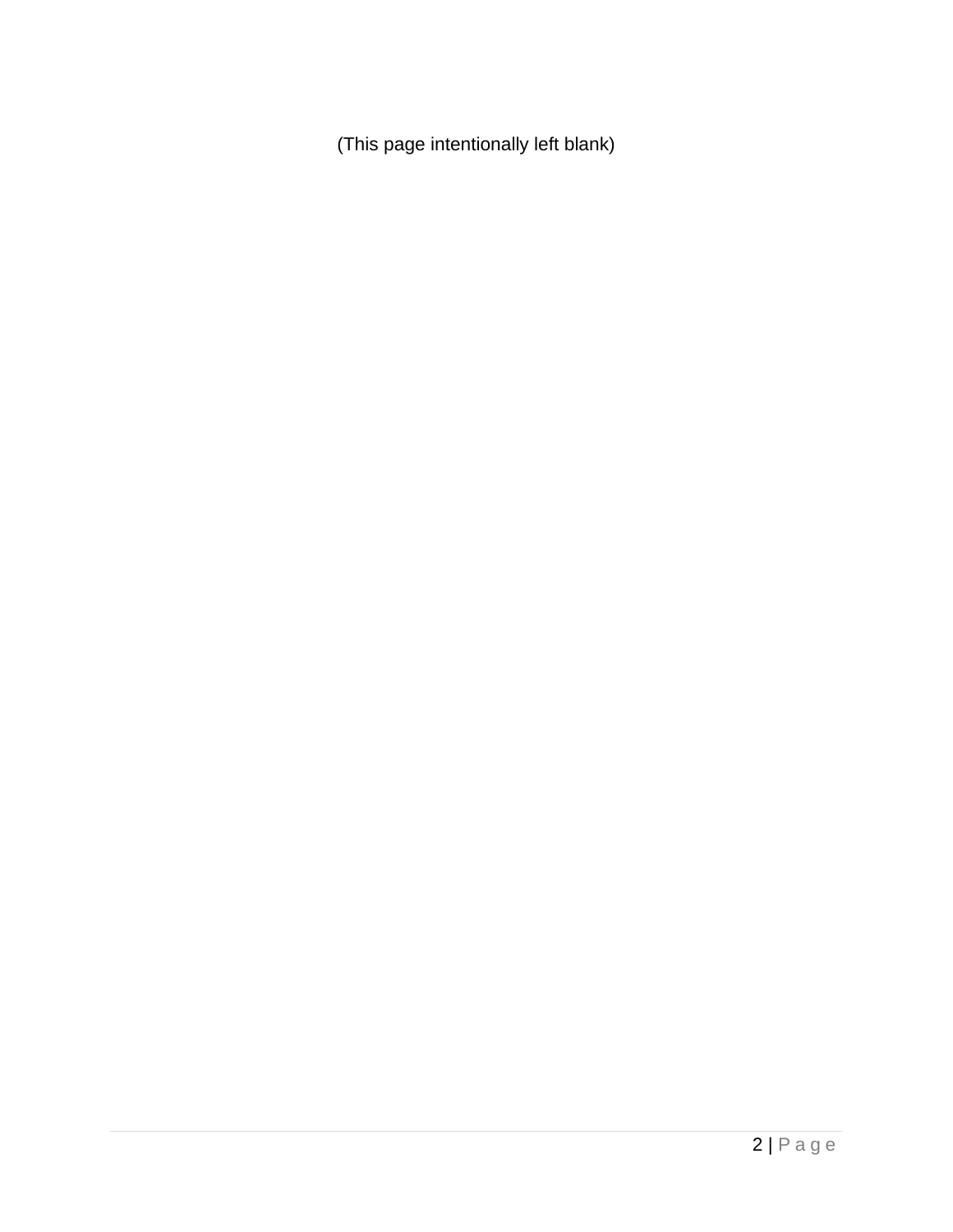## **I. Introduction**

#### **Purpose**

Teenage pregnancy is an issue impacting all five counties served by CareerSource Chipola (CSC). Information from the Florida Department of Health indicates all counties in the region are among the highest by percentage of teen pregnancies in the state.

Negative impacts upon teenage parents are well documented. Data from federal agencies show that by age 22 only around 50% of teen mothers have earned a high school diploma and only 30% have earned a General Education Development (GED). This compares to a 90% high school diploma rate of women from the same age group that did not give birth. Teen Fathers have a 25 to 30 percent lower probability of graduating from high school than teenage boys who are not fathers.

Studies funded by the federal government also show there are significant negative impacts upon the children of teen parents. Children born to teen parents are more likely to have fewer skills and be less prepared to learn when they enter kindergarten, have more behavioral problems and chronic medical problems, rely more heavily on publicly funded health care, more likely to be incarcerated at some time during adolescence, have lower school achievement, and drop out of high school at a higher rate. In addition, children of teen parents are more likely to parent a child as a teen themself which starts the cycle again.

CSC receives funding from the Temporary Assistance for Needy Families (TANF). As is allowable by law, CSC intends to utilize TANF dollars to fund programs throughout the region designed to provide activities for youth in an effort to help prevent out-of-wedlock pregnancies. Rather than focus on areas of sex education the efforts of CSC will be focused on helping teens learn skills that will provide them tools needed to find selfsustaining future careers through engaging programs, goal setting, and a focus on a positive future.

Programs may start upon execution of an agreement between CSC and funded programs. Programs must end no later than July 31, 2022. Providers serving youth in Calhoun, Holmes, Jackson, Liberty, and Washington counties will be eligible for funding. Youth served must be under the age of twenty years old at time of entry into the program. Youth must also be twelve and older to participate.

Potential respondents should note that all payments will be for reimbursement only and no up-front payments will be provided.

#### **Funds Available**

A total of \$170,000 of TANF funds will be used for this project. It is expected that 100% of the funds utilized will be from those passed by the federal government through the Florida Department of Economic Opportunity to CareerSource Chipola. It is expected that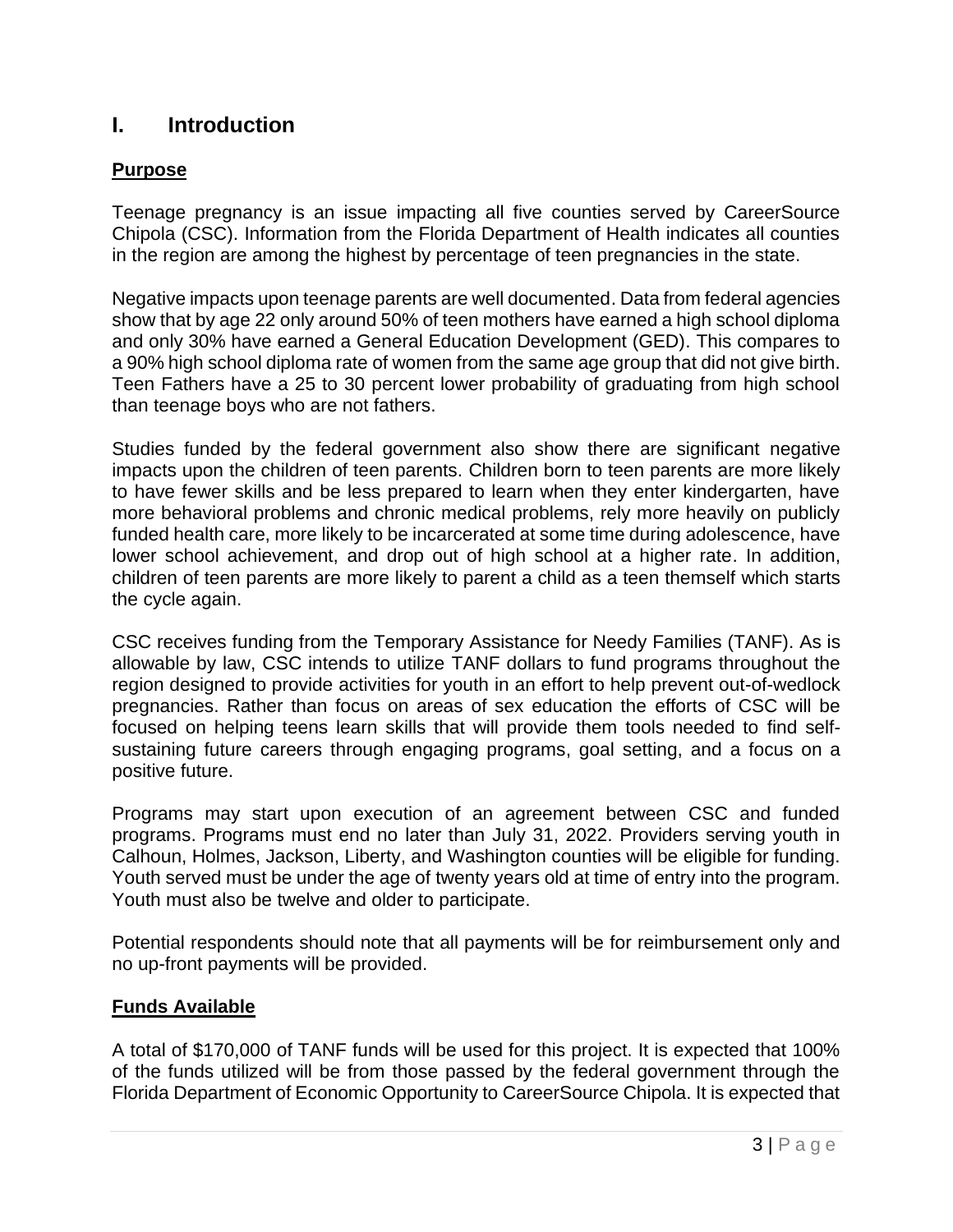no single location will be awarded more than \$20,000 and that multiple locations will be funded across the region.

Any press releases, outreach materials, or other types of advertising or outreach must be approved by CareerSource Chipola and must include the statement, "Sponsored by CareerSource Chipola and the State of Florida, Department of Economic Opportunity."

#### **How to Respond**

No notice prior to the deadline for submission is required. Only responses submitted electronically on the forms provided by CSC will be accepted.

#### **Standards**

Proposers may be schools, civic groups, private entities, or other entities with experience providing services to youth.

All entities must be able to provide proof of sufficient insurance prior to receiving funds. The amount of insurance required may vary dependent upon the type of activities proposed by the respondent or the legal status of an entity as a unit of government.

Entities must attest they are able to provide services without advanced payment by CSC and that they understand all payment will be after performance is complete. Billing must be submitted twice. Once for services through June 30, 2022, and once for the remainder of services. A final bill must be submitted by close of business July 11, 2022.

No parties debarred or suspended from doing business with the State of Florida or the Federal government will be eligible to do business with CSC.

#### **Initial Review and Grading**

The CSC Director of Programs and Centers and the CSC Executive Director will be tasked with initial review of all responses and shall do so independently. After completion of the review the two will share their findings. In the event both individuals find a proposal fails to meet the minimum requirements the proposal shall be deemed non-responsive and shall not be forwarded to the graders for further review. Any proposal deemed by either of the two responsible individuals to be nonresponsive will be subject to further discussions. If the two individuals are unable to agree the proposal will be sent to an executive director from another workforce region in Northwest Florida for a final decision on the responsiveness.

Grading of proposals by Rating Criteria Scores will be completed by graders selected by CSC. Grades will be submitted to the CSC Youth Committee for funding decisions. All CSC Youth Committee funding decisions are subject to approval of the full board.

Final grades are public information and shall be available to the public.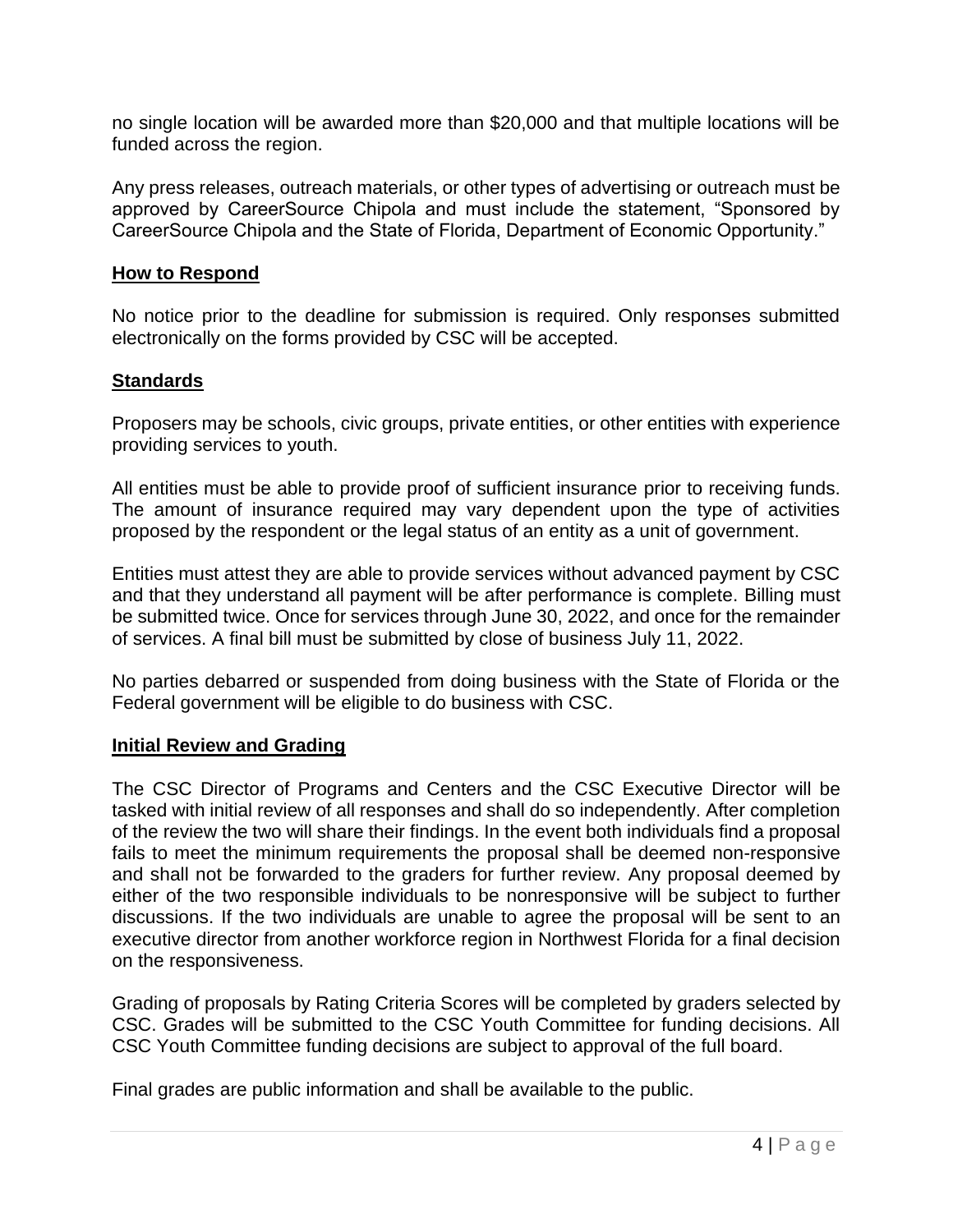#### **Negotiations**

Upon funding decisions by the CSC Youth Committee, the Executive Director shall negotiate a contract with selected respondents. Unless the Youth Committee has given the Executive Director the authority to declare an impasse, in the event the Executive Director is unable to successfully negotiate a contract with a selected respondent the matter will be referred to the CSC Youth Committee for a decision to either sign the last contract offer from the respondent, move to negotiations with a different respondent, or end negotiations with no award. Any funds not awarded may be added to contracts signed by selected respondents upon successful negotiations as directed by the Youth Committee.

#### **Contracts**

Contracts will be performance based and reimbursement will require documentation of costs.

### **II. Description of CareerSource Chipola**

#### **General Information**

CareerSource Chipola is a private, not-for-profit corporation governed by an independent board of directors serving as the administrative entity and fiscal agent for Calhoun, Holmes, Jackson, Liberty and Washington counties. CSC administers local workforce development and welfare reform programs as part of the State of Florida and the Federal Government's initiatives.

CSC and its three centers are dedicated to helping the employers and citizens of Calhoun, Holmes, Jackson, Liberty and Washington Counties looking for employment. We work to connect local businesses with qualified employees, provide access to a statewide database of job openings, offer quick links to the most up-to-date job market research, assist with resume writing and interviewing techniques and offer educational workshops to sharpen job search skills. We also work with local economic development organizations, local leaders in education, private industry and community-based organizations.

#### **CareerSource Chipola Board**

The CSC Board of Directors is comprised of representatives of business, local educational entities, labor organizations, community-based organizations, economic development agencies, one-stop partners and other individuals deemed appropriate. All members are either appointed by the county commissioners of the five counties we represent or the CSC Consortium which is made up of either the county commission chair or their representative from each of the five counties we represent.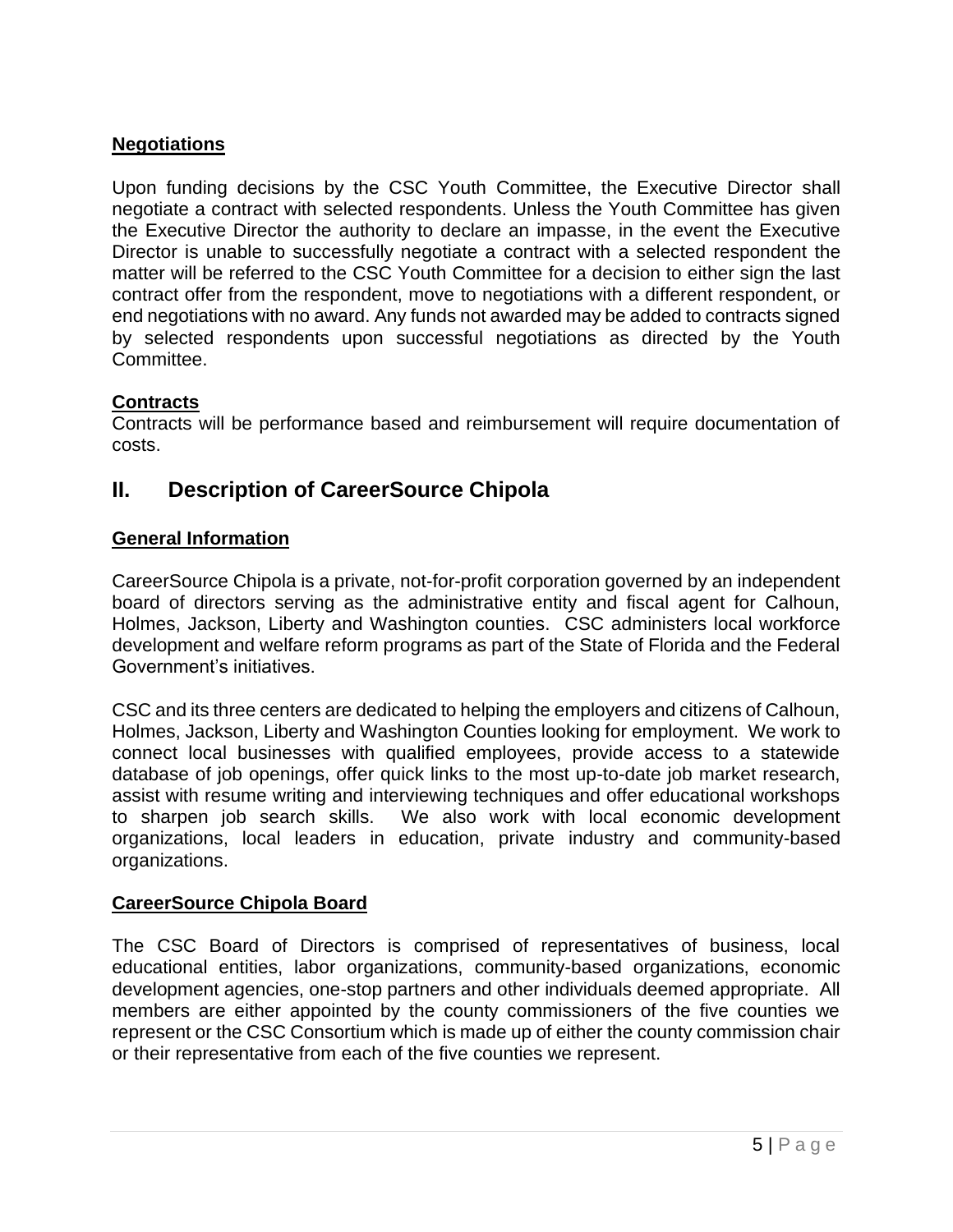## **III. Scope of Services to be Provided**

Respondents may propose to provide any or all the allowable activities required to youth participants from any of the five counties served by CSC.

CSC seeks proposals that provide activities from the following list.

- 1. Activities that must be combined with stand-alone activities listed in item III. 2. below.
	- a. Tutoring for basic skills remediation
	- b. Mentoring
	- c. Financial literacy
	- d. Ready To Work Soft Skills Certification
- 2. Activities that can stand alone or be combined with any other activities sought by CSC in this ITN.
	- a. Service learning
	- b. Career exploration
	- c. Technology or trade-based learning projects

As this is a relatively short program, it is not the intent, nor does CSC expect any provider to submit a proposal covering all areas of eligible activities. All proposals must include at least one activity from III. 2. above. Except as provided on the scoring sheet, Graders will not give extra credit for proposals covering more than one area. Proposals that agree to utilize the Ready to Work Soft Skills certification process provided by CareerSource Chipola will receive additional points on the grading sheet. The committee will consider the overall value of the activities proposed for final ranking. Respondents will be graded upon the quality of services to be provided instead of the number of types of services. Cost per individual served will be considered.

If a respondent will have multiple locations a response will be required for each location and each location will be graded upon the merits of the individual response. Selection will be based upon the merits of the location and other factors such as geographic distribution within the region, special populations targeted in proposals, or other factors deemed necessary to provide the highest quality services to the youth of the region.

All funds to be reimbursed are subject to state and federal restrictions. Funds may be used to purchase materials or supplies, fund staff, provide incentives to youth, pay for trips or access to approved events or locations, provide transportation to and from service location(s), and other activities or expenses allowable by law or regulation as approved by CSC.

The funds utilized for this ITN are federally provided funds. Funds may not be used to purchase alcohol, tobacco, travel out of state without prior approval from CSC, used to support or promote a political agenda, candidate, or party. Funds may not be used to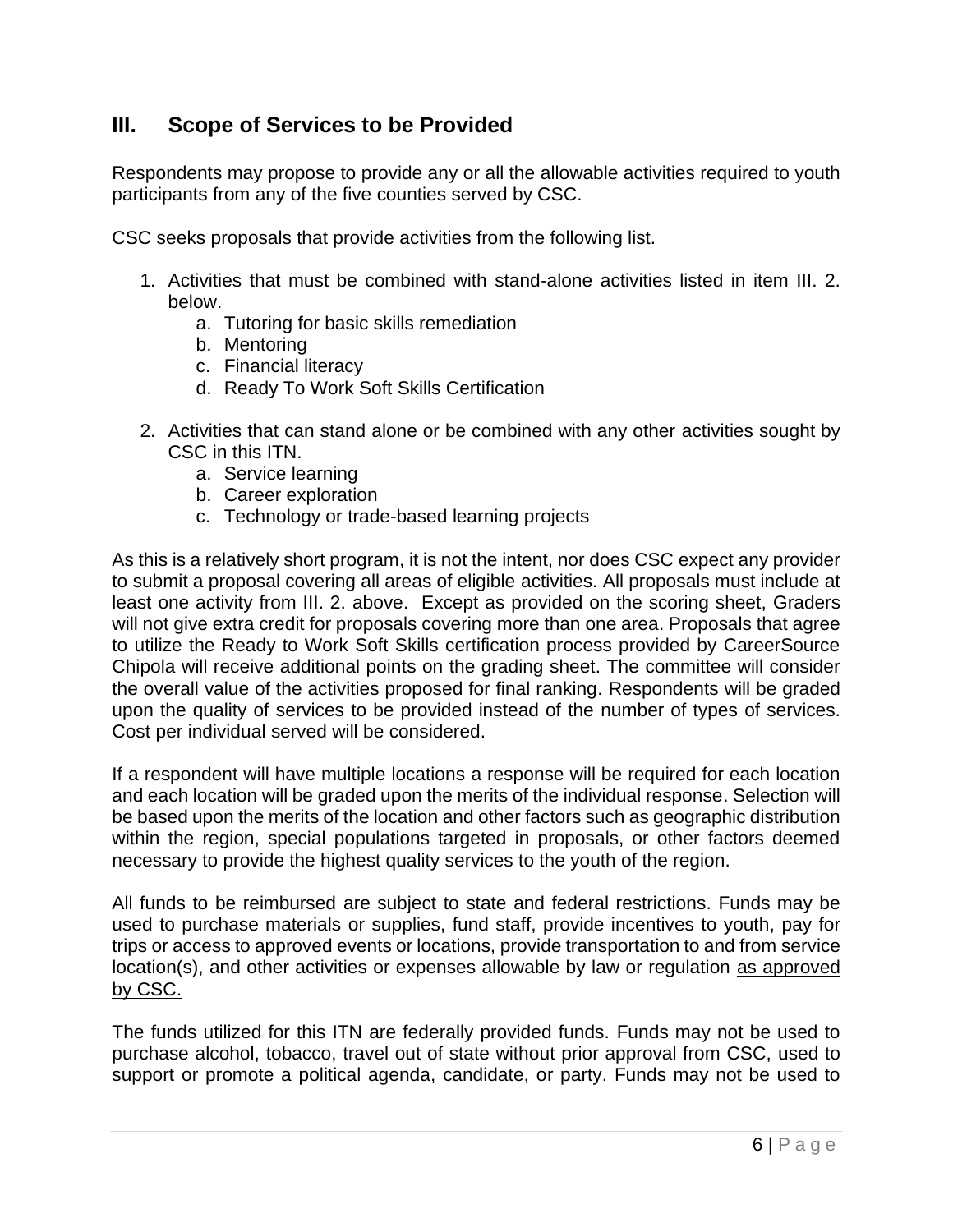promote religious activity, or activities deemed beyond the risk acceptance level of CSC such as firearms training, mountain climbing, or scuba diving.

2CFR part 225 provides that, "costs of entertainment, including amusement, diversion, and social activities and any costs directly associated with such costs (such as tickets to shows or sports events, meals, lodging, rentals, transportation, and gratuities) are unallowable." If the respondent has questions related to allowability of proposed expenditures those questions should be submitted in writing during the Question and Answer period.

#### **Proposed Schedule:**

This schedule may be altered at any time at the discretion of CSC.

| <b>Description</b>                              | <b>Dates</b>           |
|-------------------------------------------------|------------------------|
| Projected Release of Invitation to Negotiate    | March 21, 2022         |
| In Person ITN Review and Open Questions Meeting | 4 PM CT, April 7, 2022 |
| <b>Question and Answer Period</b>               | Ends April 15          |
| Last Date Response to Q&A will be Posted        | April 22, 2022         |
| Proposals from Respondents Due                  | 4 PM CT April 28, 2022 |
| Deadline to Confirm Proposals are Responsive    | April 29, 2022         |
| <b>Final Award Decisions</b>                    | May 12, 2022           |
| <b>Service Start Date</b>                       | To be Determined<br>by |
|                                                 | time to negotiate and  |
|                                                 | sign agreement.        |

#### **V. General Conditions**

#### **A. Response Format**

Respondent should follow the instructions in this ITN document to be considered fully responsive. Submissions should be concise and easily understood.

- a) Responses must be submitted on the electronic forms provided with an electronic signature.
- b) Respondents will provide an email address, name, and title of the individual signing for the respondent.
- c) Proposals must be emailed to [ITN@careersourcechipola.com](mailto:ITN@careersourcechipola.com) and received by the provided deadline. Respondents should request a return receipt when sending the email. Upon opening the email by CSC a notification will be sent to the same email address sending the proposal confirming the email was received.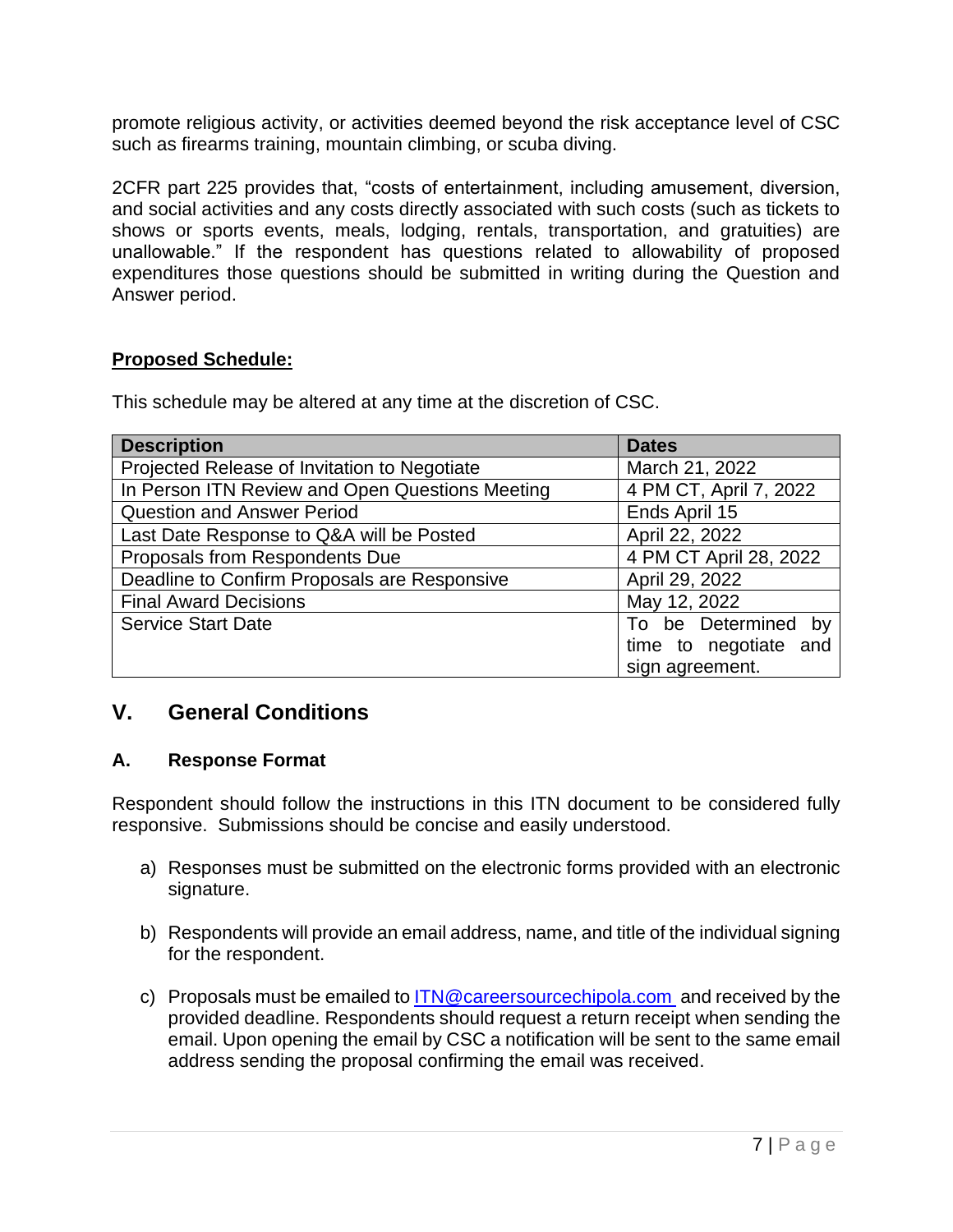#### **B. Delivery of Proposals**

The delivery of the Proposal prior to the deadline is solely and strictly the responsibility of the Respondent. Any Proposal, or portion thereof, received after the submittal deadline will be rejected.

All responses are to be submitted on or before 4 pm Central Time April 28, 2022 by email to: [ITN@careersourcechipola.com](mailto:ITN@careersourcechipola.com)

#### **C. Assignment of Contract**

The successful Respondent(s) may not make an assignment of their obligations resulting from award of a contract in response to this ITN without the written consent of CareerSource Chipola.

#### **D. Rejection of Responses**

CSC reserves the right to reject any or all responses, to re-advertise this ITN, to postpone or cancel this process, to waive irregularities in the process or in responses thereto, and to change or modify the project schedule at any time.

#### **E. Cost of Preparing Response**

The cost of preparing a response to this ITN shall be borne entirely by the Respondent.

#### **F. Requests for Interpretation of ITN**

All requests for interpretation or clarification of the ITN document must be submitted in writing and received by CSC within the dates listed in the ITN. Any follow-up interpretation or clarification responses, if answered, will be added to our website for review.

#### **G. Appeals**

Due to the tight schedule for program implementation all appeals of decisions made by the CSC Youth Committee in a public meeting must be made within 48 hours of the end of the meeting. All appeals of other decisions related to this ITN made by CSC must be made within 48 hours of the decision being posted on the CSC website or within 48 hours of notification to the respondent or service provider. Appeals must be sent by electronic means to [ITN@careersourcechipola.com](mailto:ITN@careersourcechipola.com) or received at the Board Office of CareerSource Chipola, 4636 Hwy 90, Marianna, Fl. 32446 by the deadline.

The Agreement between CSC and selected respondents will provide directions for appeals related to decisions related to the agreement.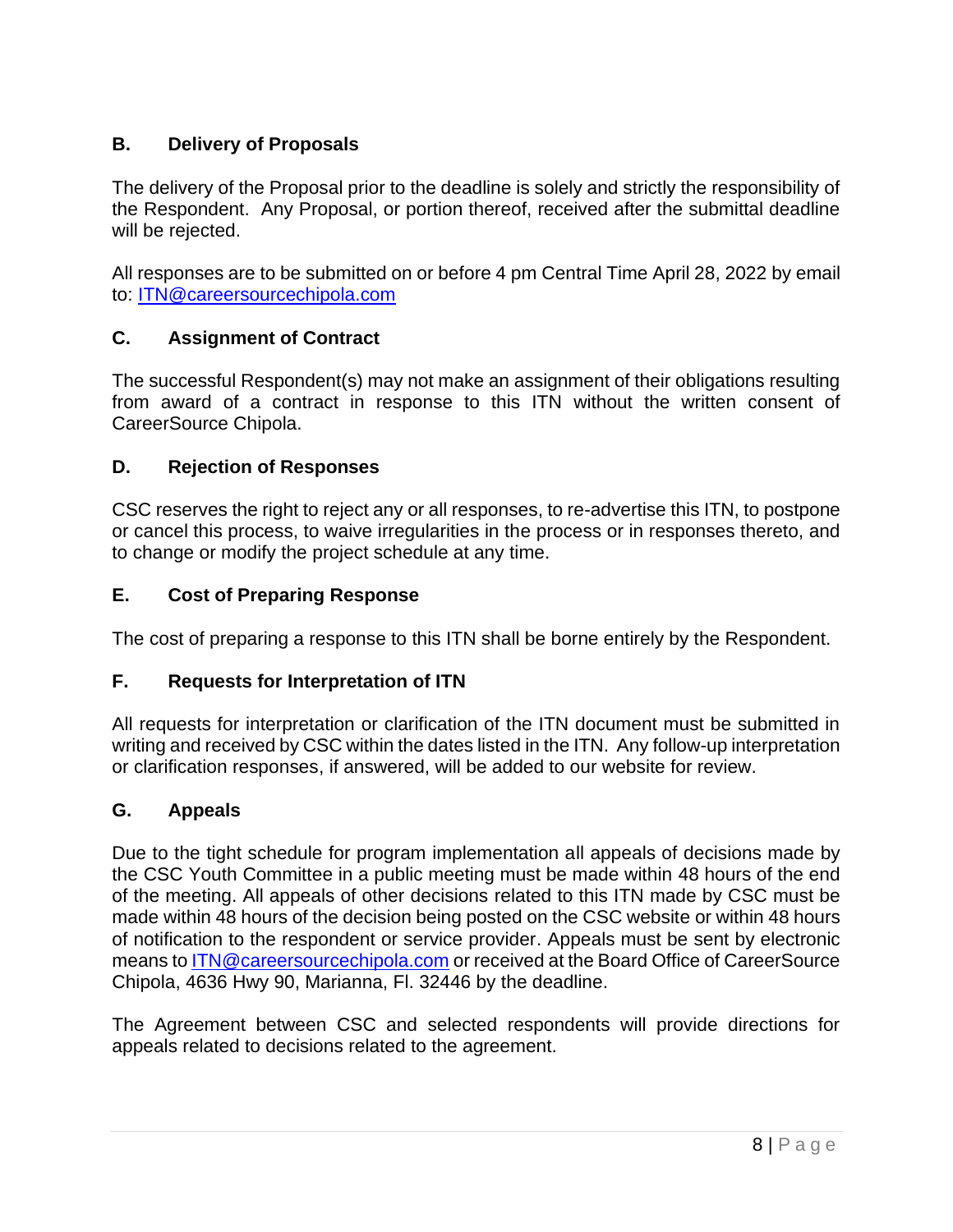## **VI. Criteria for Selection**

#### **A. Selection Process**

Proposals deemed responsive shall be graded by a grading team determined by the CSC Youth Committee. All grading of proposals will be completed independently. Final grades will be collected by the CSC staff at the direction of the Executive Director and presented to the Youth Committee.

The Youth Committee shall consider scores of proposals when determining final awards and ranking by the Youth Committee. In addition to scores the Youth Committee may also considered geographic distribution within the region, special youth populations targeted in proposals, or other factors as deemed necessary to provide the highest quality services to the youth of the region.

The Youth Committee will determine final rankings of projects and the amount of funds available to award to each project for all projects to be funded. It is possible projects will be ranked but have no funding allocated if the Youth Committee determines a responsive proposal should not be funded. The Youth Committee may include alternates to selected proposals that would be funded only if negotiations with a higher ranked proposal were unsuccessful.

#### **B. Selection and Negotiation**

CSC will review responses based upon a score sheet that ranks:

- 1. Experience of the organization/individual in services to youth.
- 2. The quality of the services to be provided.
- 3. Proposed Documented Outcomes
- 4. Overall Costs and Cost Per Youth Served
- 5. Overall perception of the response.

#### C. **Proposal Grading**

All responses will be grading using the attached grading sheets. Grading will be accomplished by the Review Team in the following manner.

Points may be earned from scoring from the responses submitted using grading sheet. All individuals chosen to score proposals shall grade the responses independently and submit their information to Tabetha Smith at CSC who shall be responsible for compiling the scores which will be released to the Youth Committee.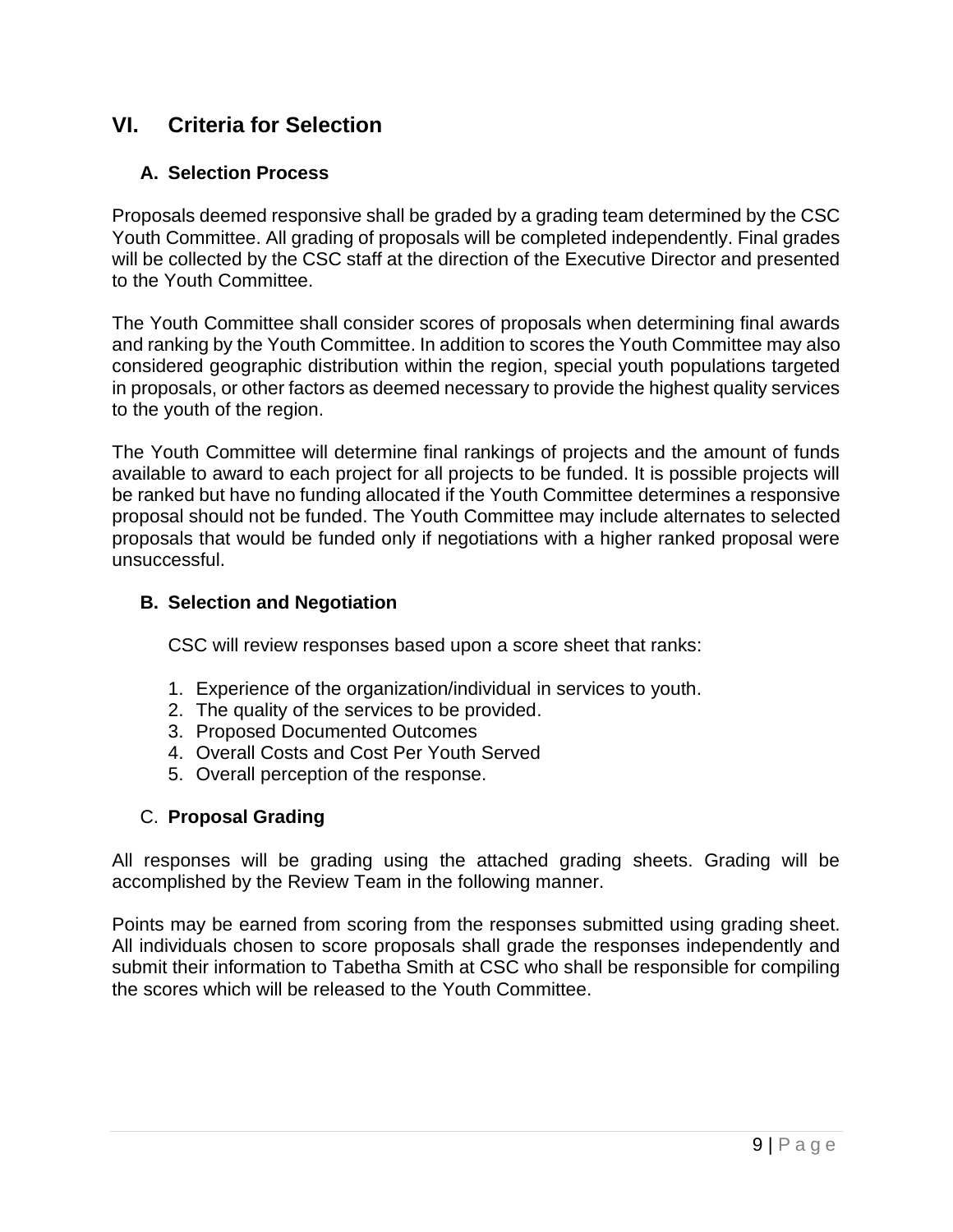## **RESPONDENT:**

**RATER: DATE:** 

## **RATING CRITERIA & FORM**

1. Does the ITN conform to the Proposal Outline? Yes \_\_\_\_\_\_ No \_\_\_\_\_\_

- 2. Are the Submittal Forms, Sections I, II and III completed as requested? The contract of the contract of the contract of the contract of the contract of the contract of the contract of the contract of the contract of the contract of the contract of the contract of the contract of
- 3. Is the ITN deemed responsive for further consideration? Yes \_\_\_\_\_\_ No \_\_\_\_\_\_

| <b>Criteria</b>                                                      |                                                                                                                                                                                                                                                                 | <b>Weight Factor</b> | <b>Points</b><br><b>Awarded</b> |
|----------------------------------------------------------------------|-----------------------------------------------------------------------------------------------------------------------------------------------------------------------------------------------------------------------------------------------------------------|----------------------|---------------------------------|
| Experience of the<br>Respondent in the area<br>of services to youth. | How many years of<br>experience are<br>represented? Does the<br>Respondent have<br>experience at the regional<br>level? Has the Respondent<br>previously successfully<br>developed and implemented<br>programs for target<br>populations of in-school<br>youth? | 10 points            |                                 |
| Quality of Services to<br>be Provided                                | Does the narrative support<br>the provision of services to<br>youth that will help youth<br>foresee a better future? Are<br>the services to be provided<br>engaging to the youth?                                                                               | 30 points            |                                 |
| <b>Proposed Documented</b><br>Outcomes                               | What outcomes are being<br>proposed as a result of the<br>services provided?                                                                                                                                                                                    | 20 points            |                                 |
| <b>Overall Cost and Cost</b><br>Per Youth Served                     | Value provided for<br>anticipated cost?                                                                                                                                                                                                                         | 20 points            |                                 |
| Overall perception of<br>the response                                | When considered as a<br>whole what is the quality of<br>the response?                                                                                                                                                                                           | 10 points            |                                 |
| Ready To Work                                                        | Does the proposal include<br>certifications for Ready to<br><b>Work Soft Skills</b>                                                                                                                                                                             | 10 points            |                                 |
| <b>Total Points:</b>                                                 |                                                                                                                                                                                                                                                                 | 100                  |                                 |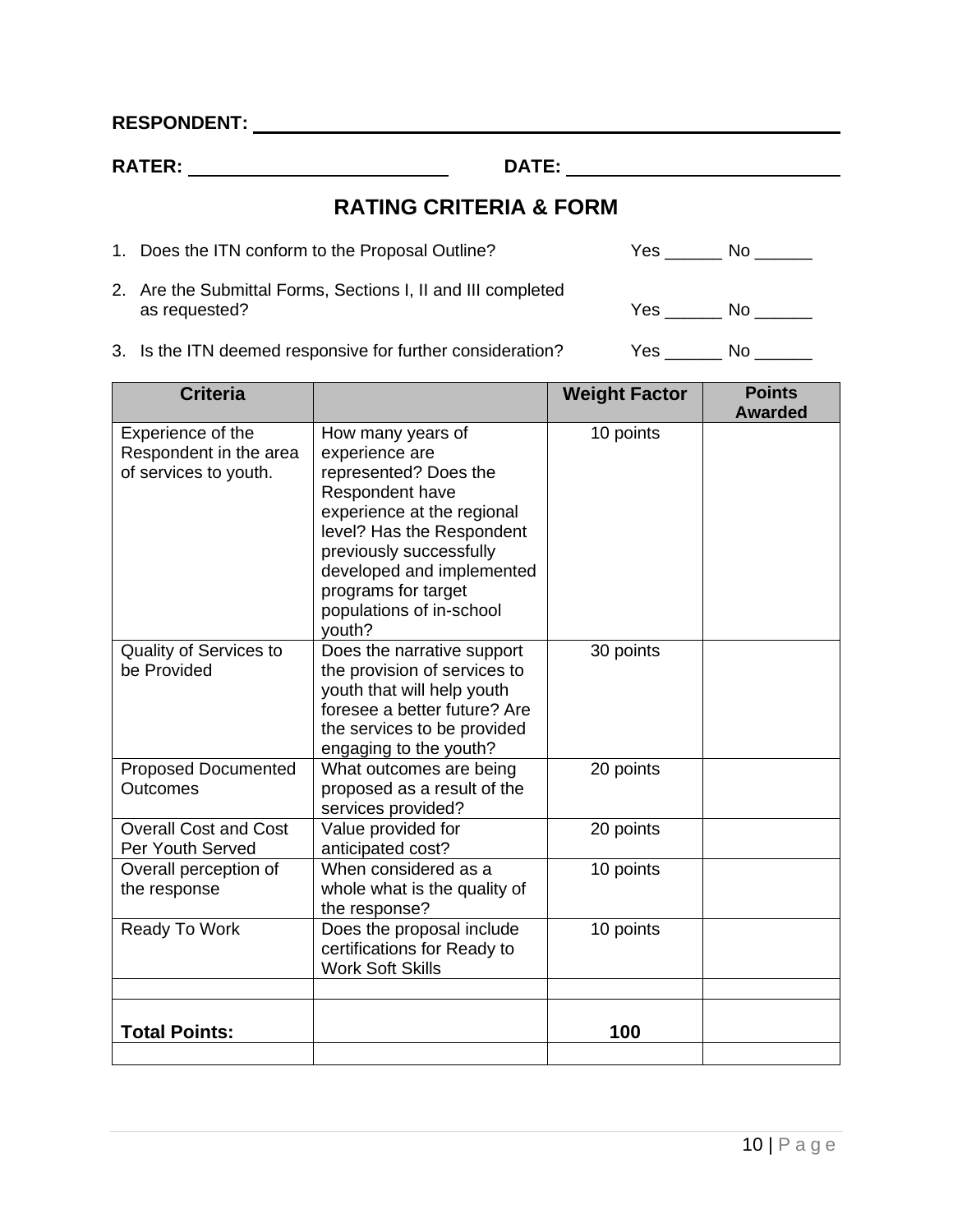

# **APPENDIX A - SUBMITTAL FORMS**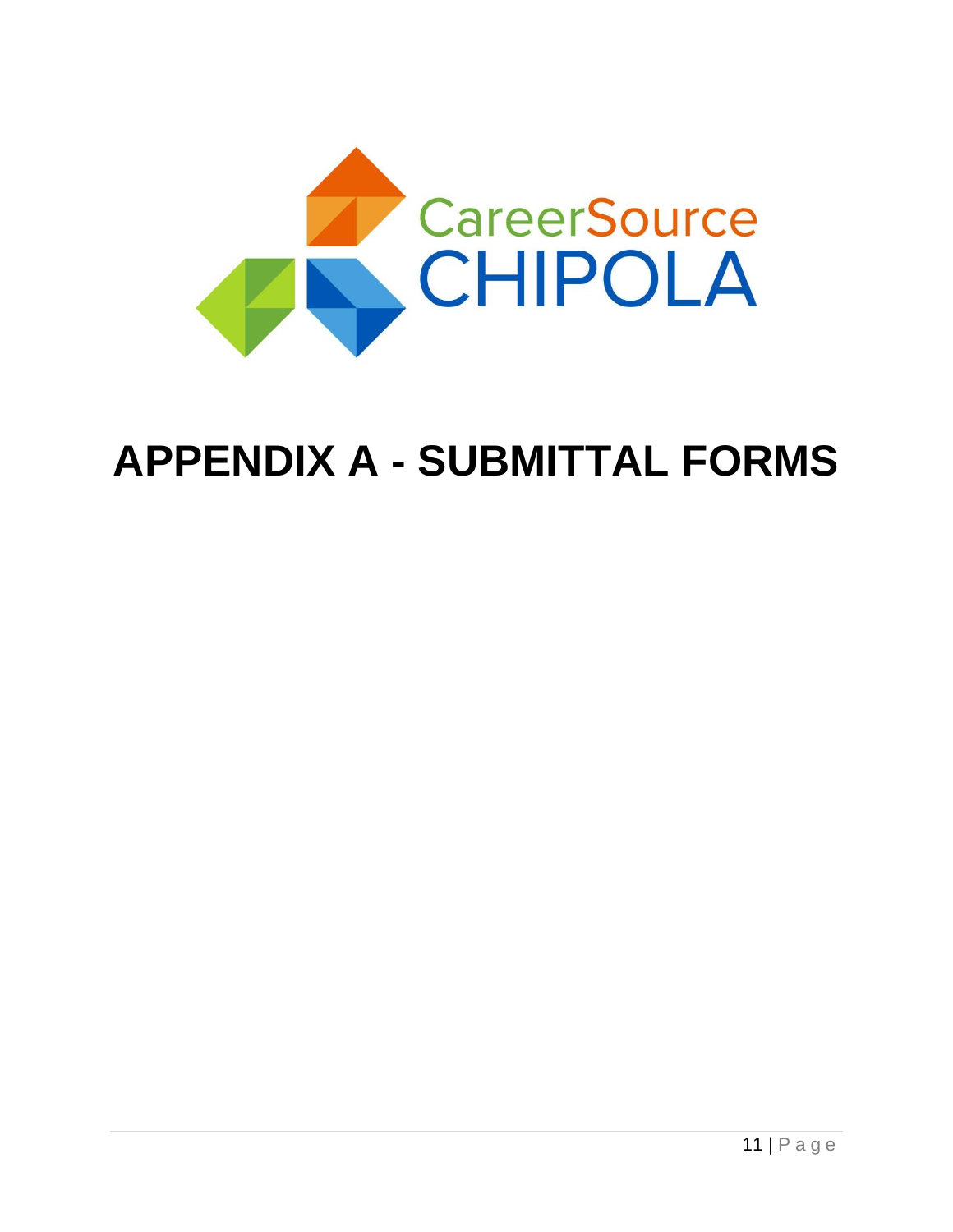# **Section I – Organization Information**

**Signatory Name** Title

**Signature Date**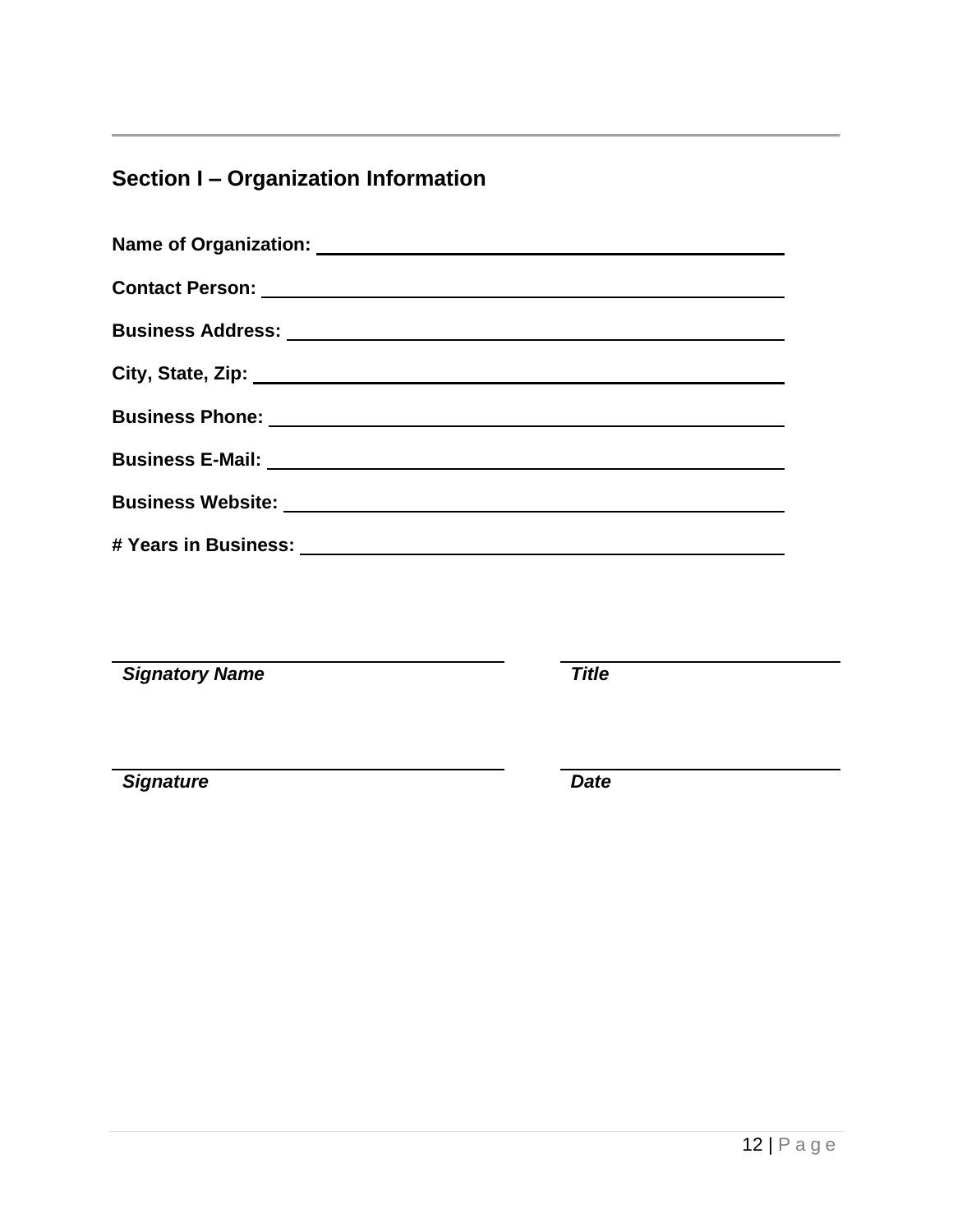## **Section II - Capability and Services Provided**

1. Provide a brief description of the respondent's experience providing services to youth.

2. Provide the address for the location at which services will be provided. Location Name:

Location Address:

Location County: Use Box to  $E$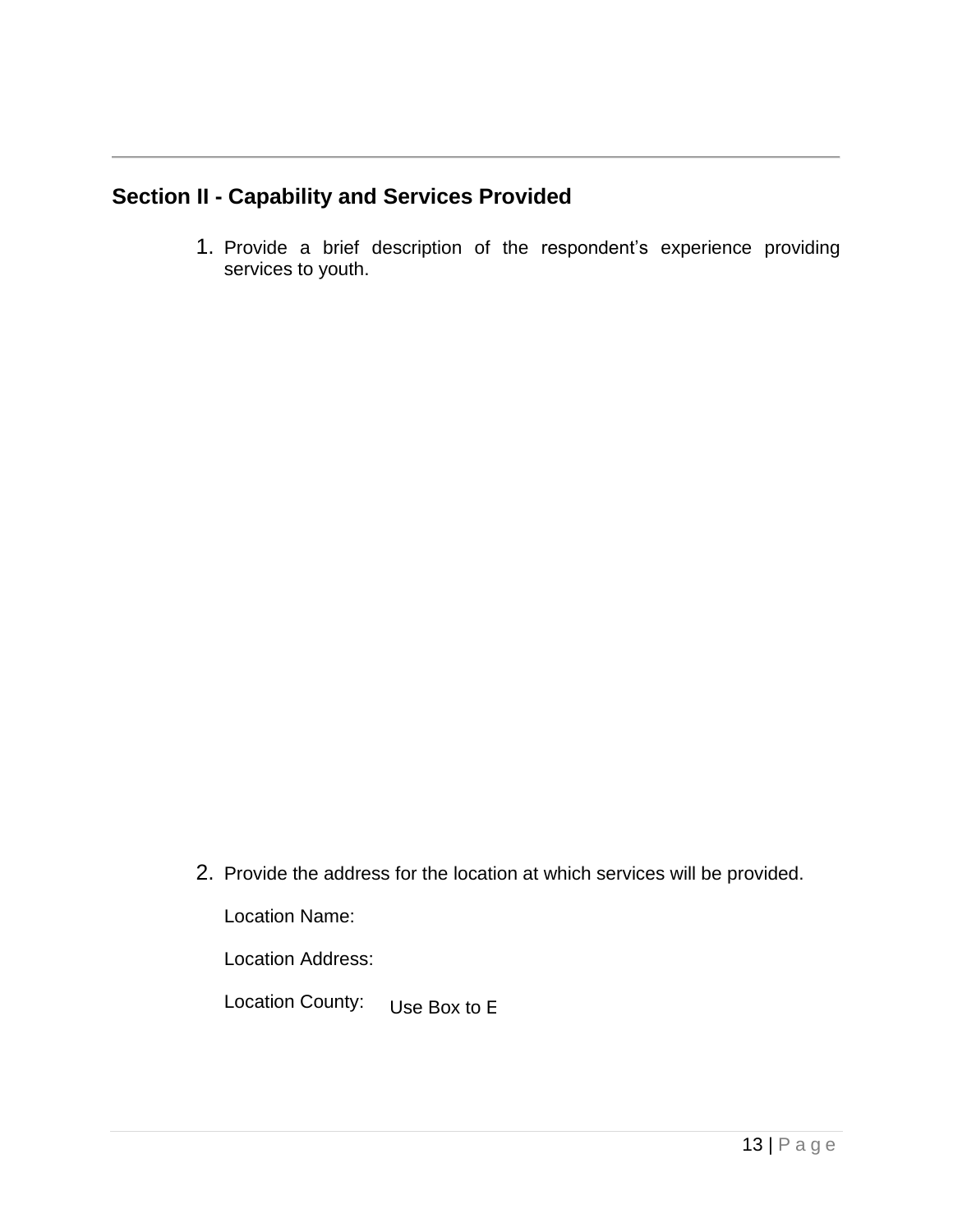3. Provide a description of the services to be provided from those services listed in Section III. of the ITN and how the services will be provided.

(Continued on Next Page if Necessary)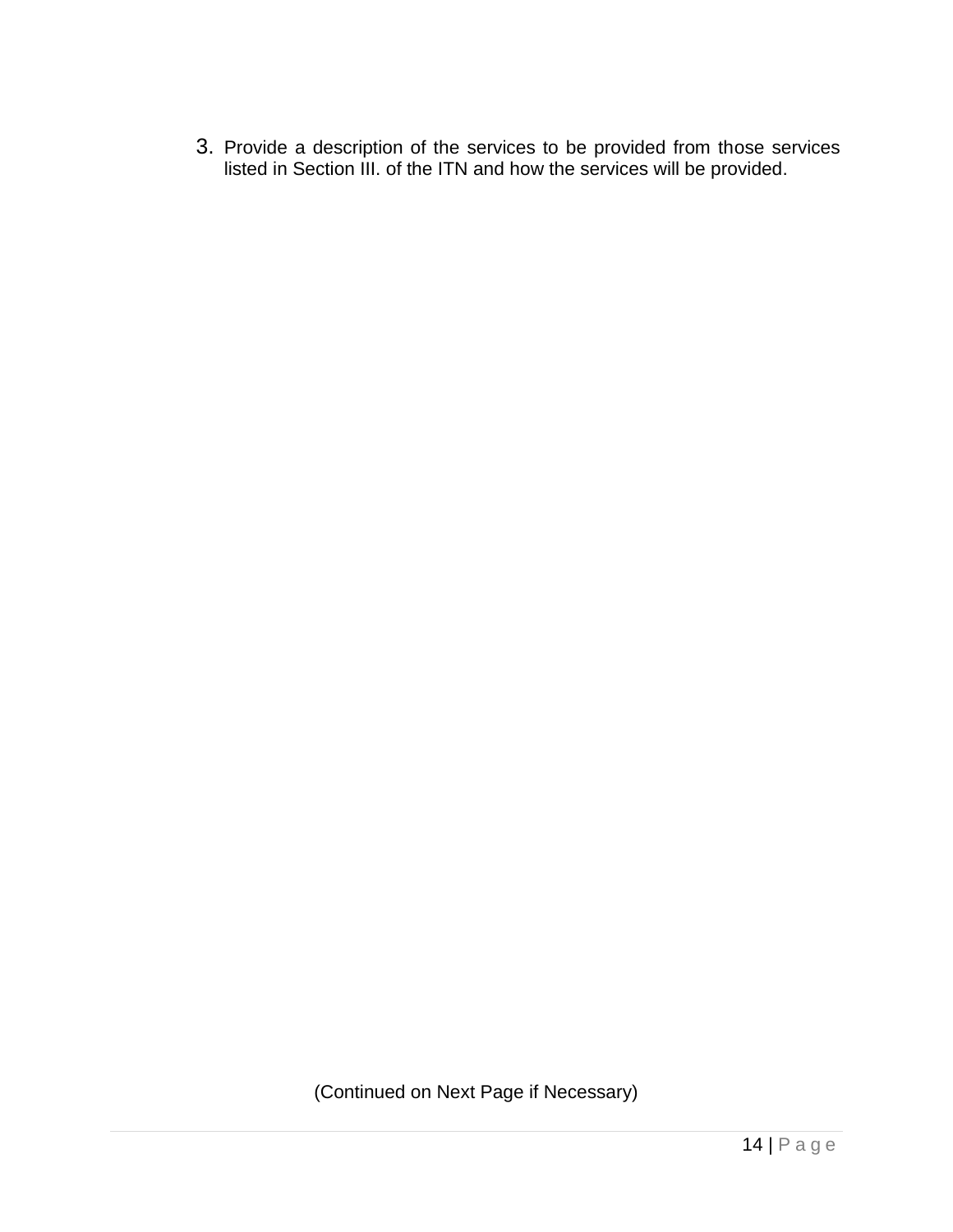(Continued From Previous Page)

(Continued on Next Page if Necessary)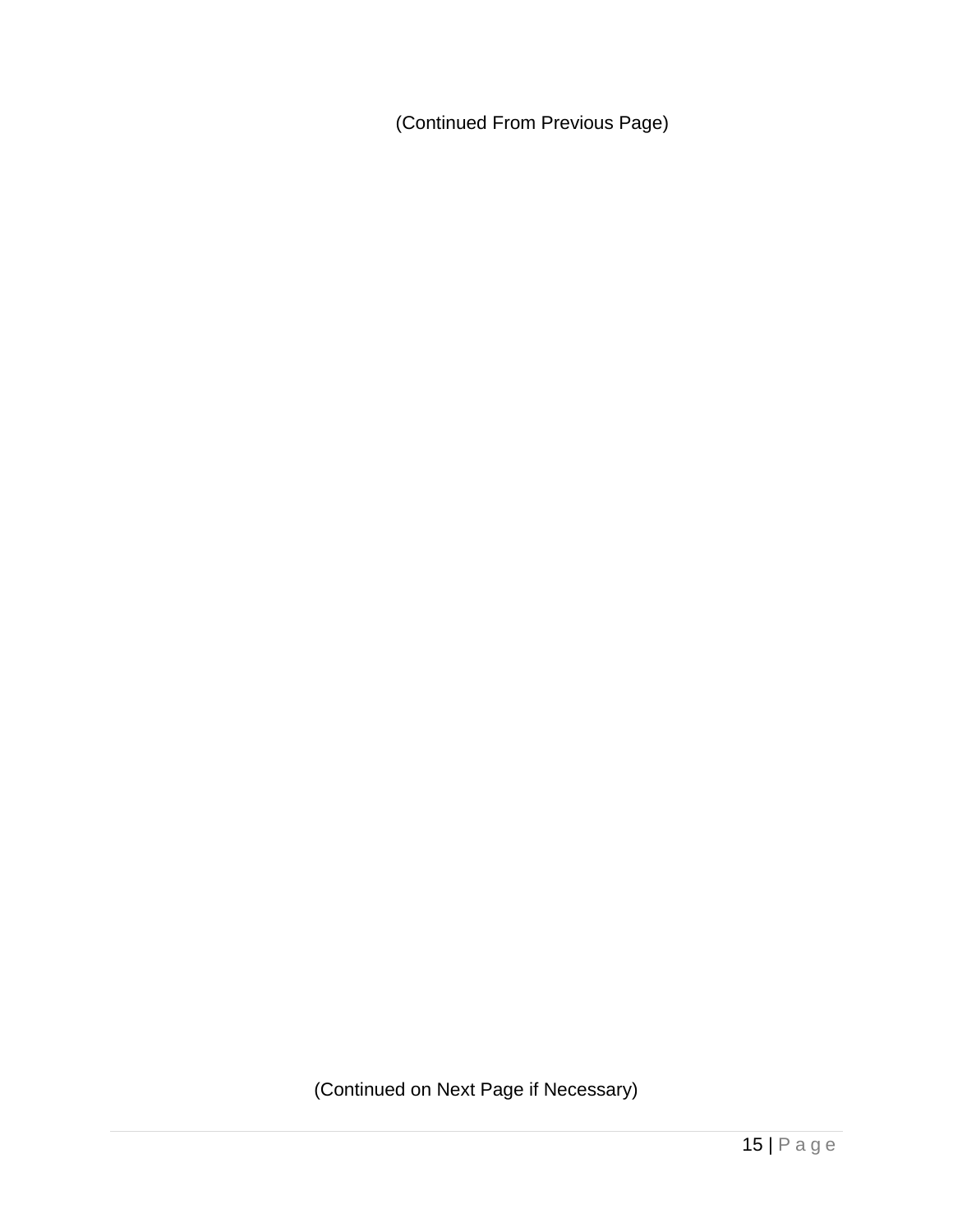(Continued From Previous Page)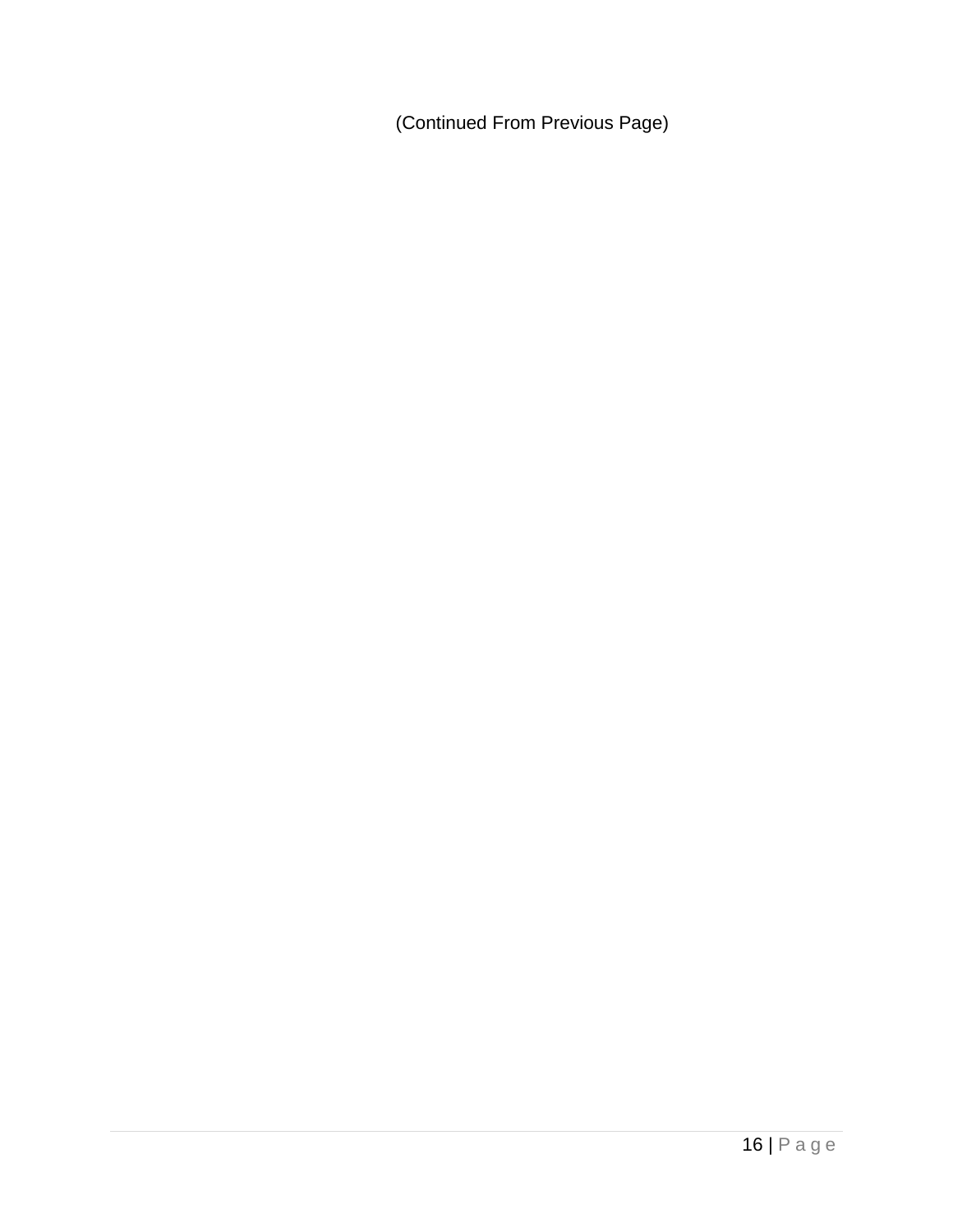4. Briefly explain how the services being offered will help prevent out of wedlock pregnancy.

5. What are the days of the week and how many hours will the youth be engaged in services provided by the respondent?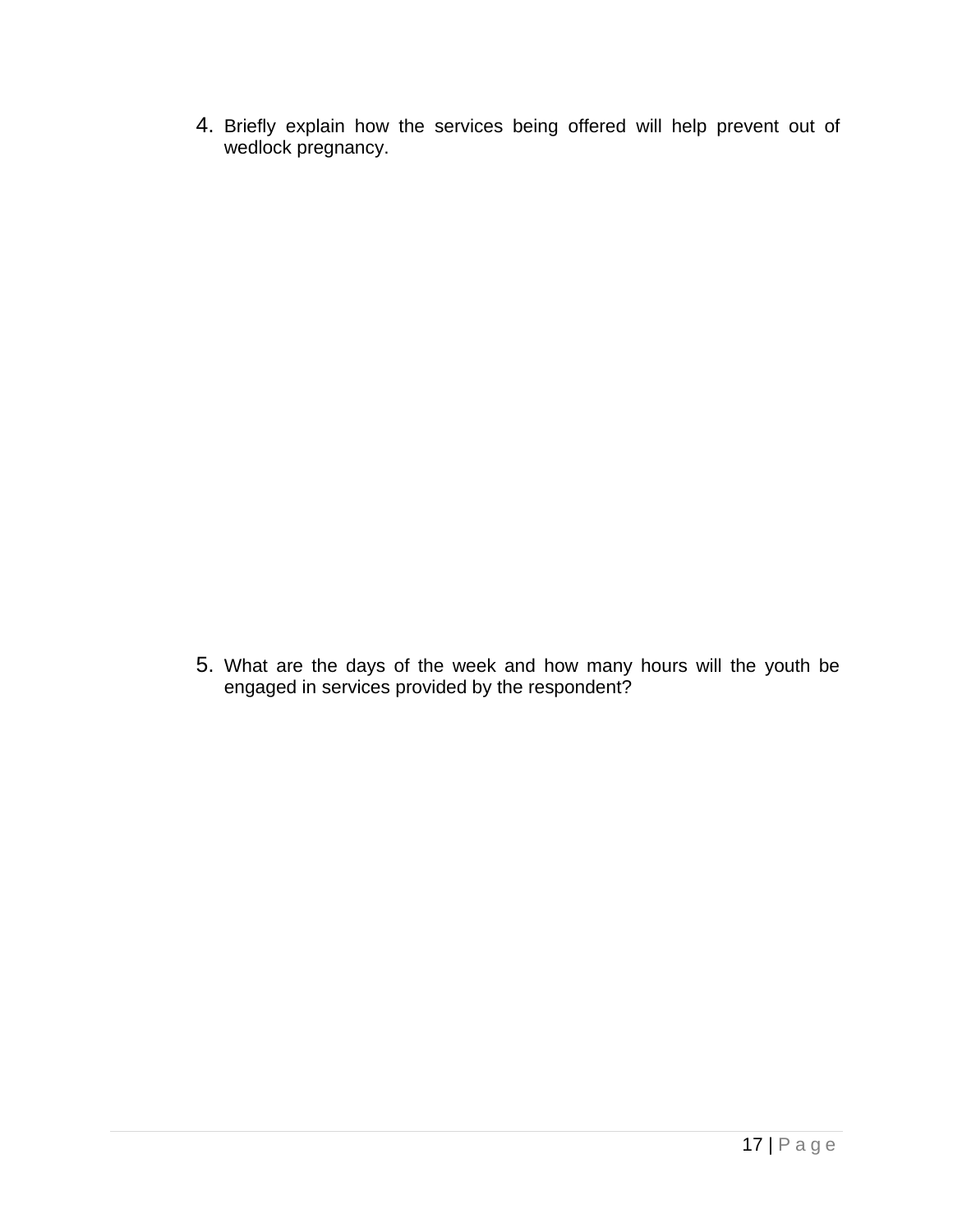- 6. What measurable outcome(s) will result from the services provided. Examples could include, but are not limited to any of the following:
	- a. Number of non-duplicated youth to be served.
	- b. Number of certifications to be earned.
	- c. Gains demonstrated using pre and post testing.
	- d. Number of bank accounts established by youth.
	- e. Number of documented mentoring hours.
	- f. Service project outcomes. (Example: painting of X number of fire hydrants)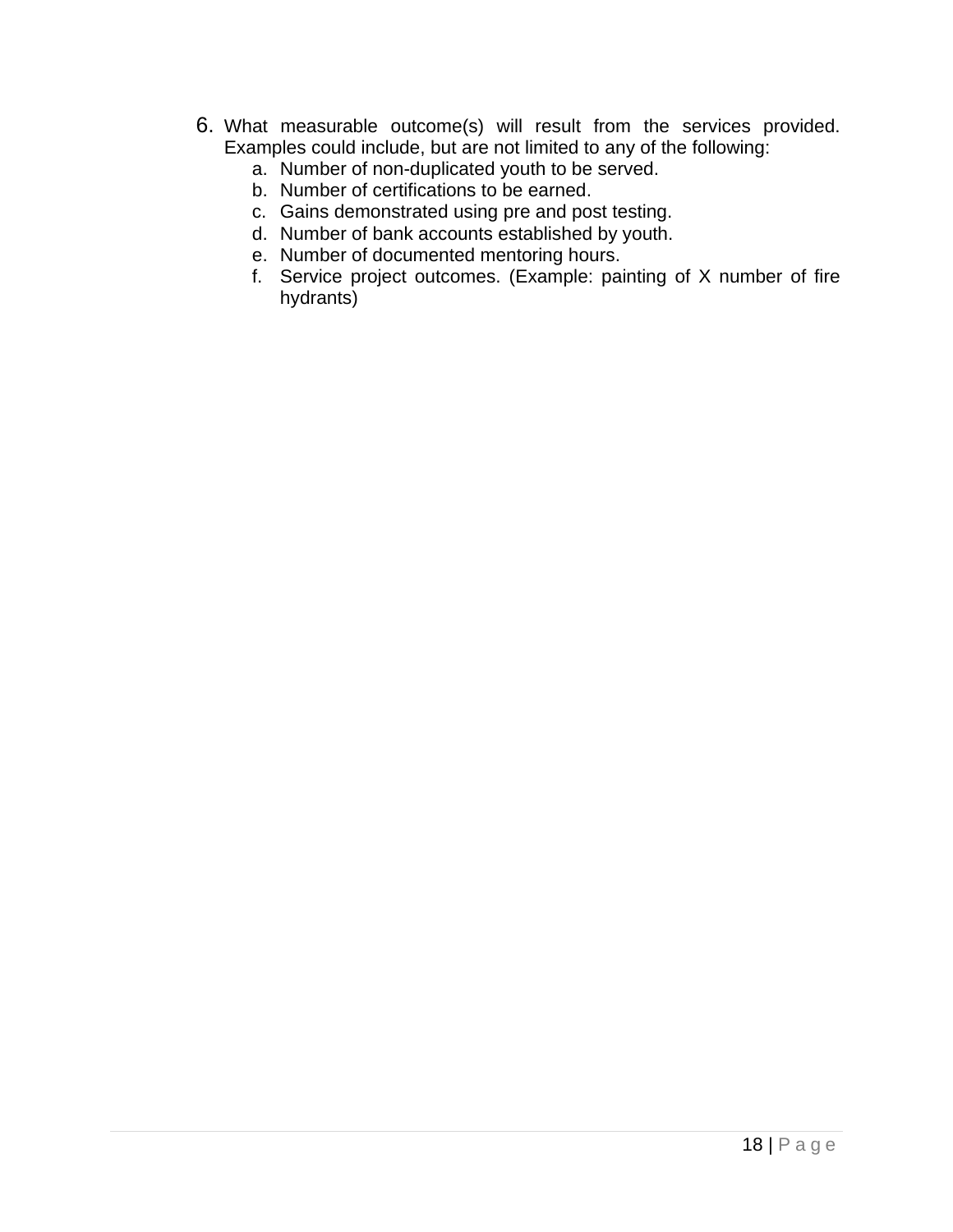7. Describe how measurable outcomes will be documented.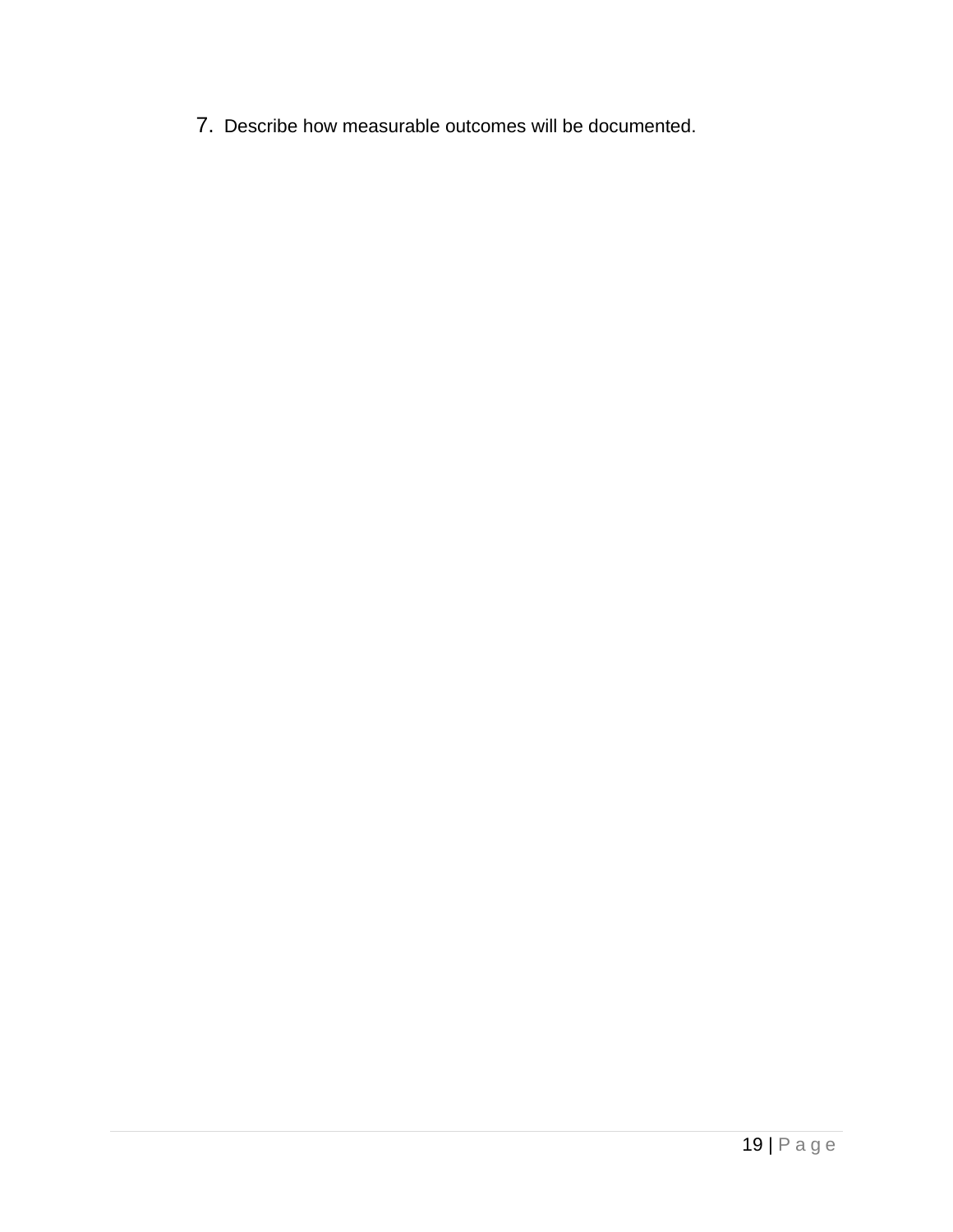## **Section III – Cost for Service**

Provide a program budget including any overhead or related costs proposed as part of any agreement. Provide a description of each expense line.

Section III must include a total cost and an average cost per youth served. Provide a cost per youth served regardless of the number of services received. Each youth will only count once for this calculation regardless of the total services provided to the youth.

| Item                  | Funds                      | <b>Brief Description</b> |
|-----------------------|----------------------------|--------------------------|
|                       | Requested                  |                          |
| Supplies/Materials    | $\boldsymbol{\mathsf{\$}}$ |                          |
| Incentive or          | $\boldsymbol{\mathsf{S}}$  |                          |
| Payments to Youth     |                            |                          |
| Travel/Transportation | $\boldsymbol{\mathsf{S}}$  |                          |
| Payments to Staff     | $\boldsymbol{\mathsf{S}}$  |                          |
| Overhead Expenses     | $\overline{\mathcal{G}}$   |                          |
| Other                 | $\mathfrak{S}$             |                          |
| Total                 | $\overline{\$}$ 0          |                          |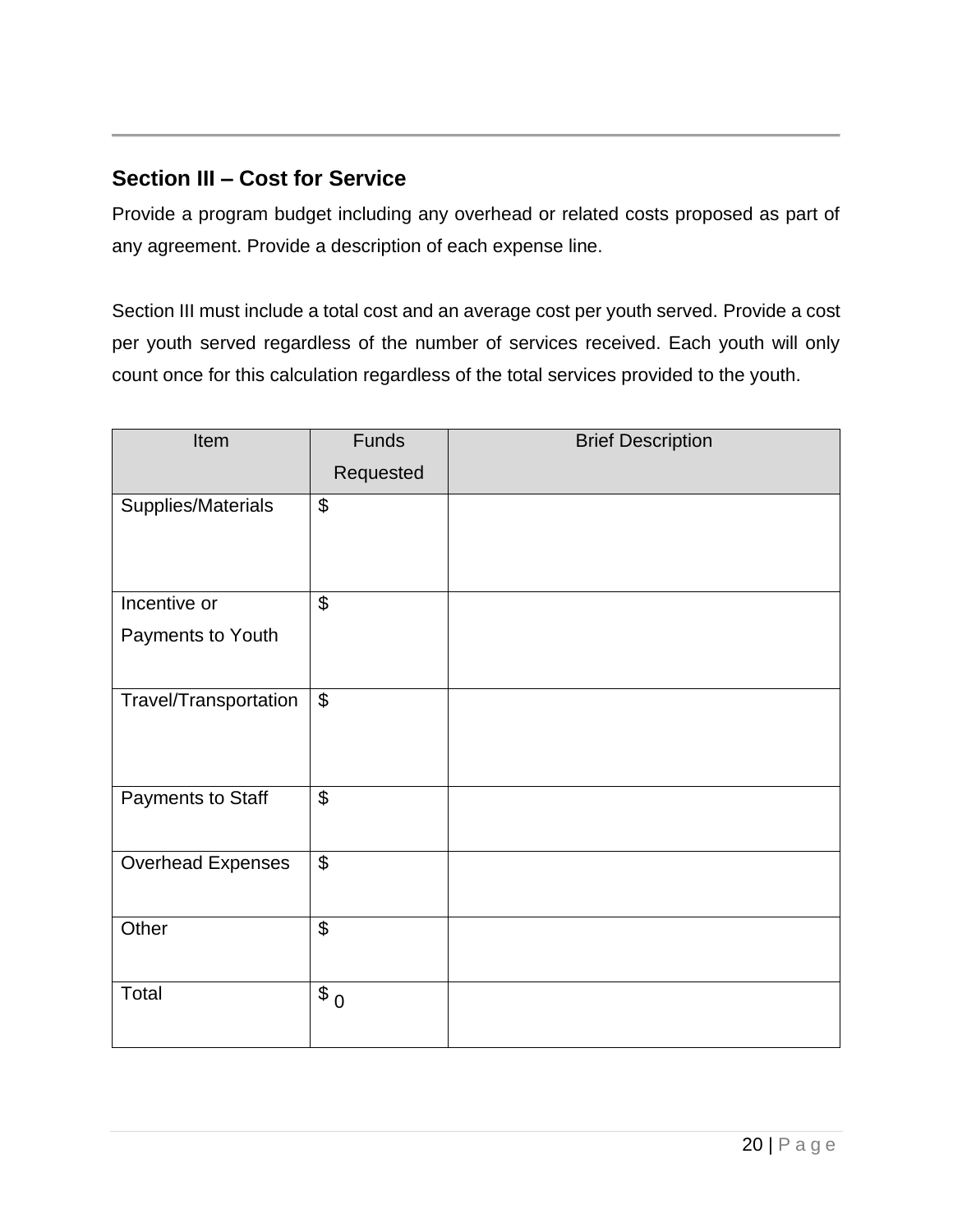Number of youths to be served: \_\_\_\_\_\_\_\_\_\_

Average cost per youth: \$

Any additional budget explanation to be provided here if necessary: